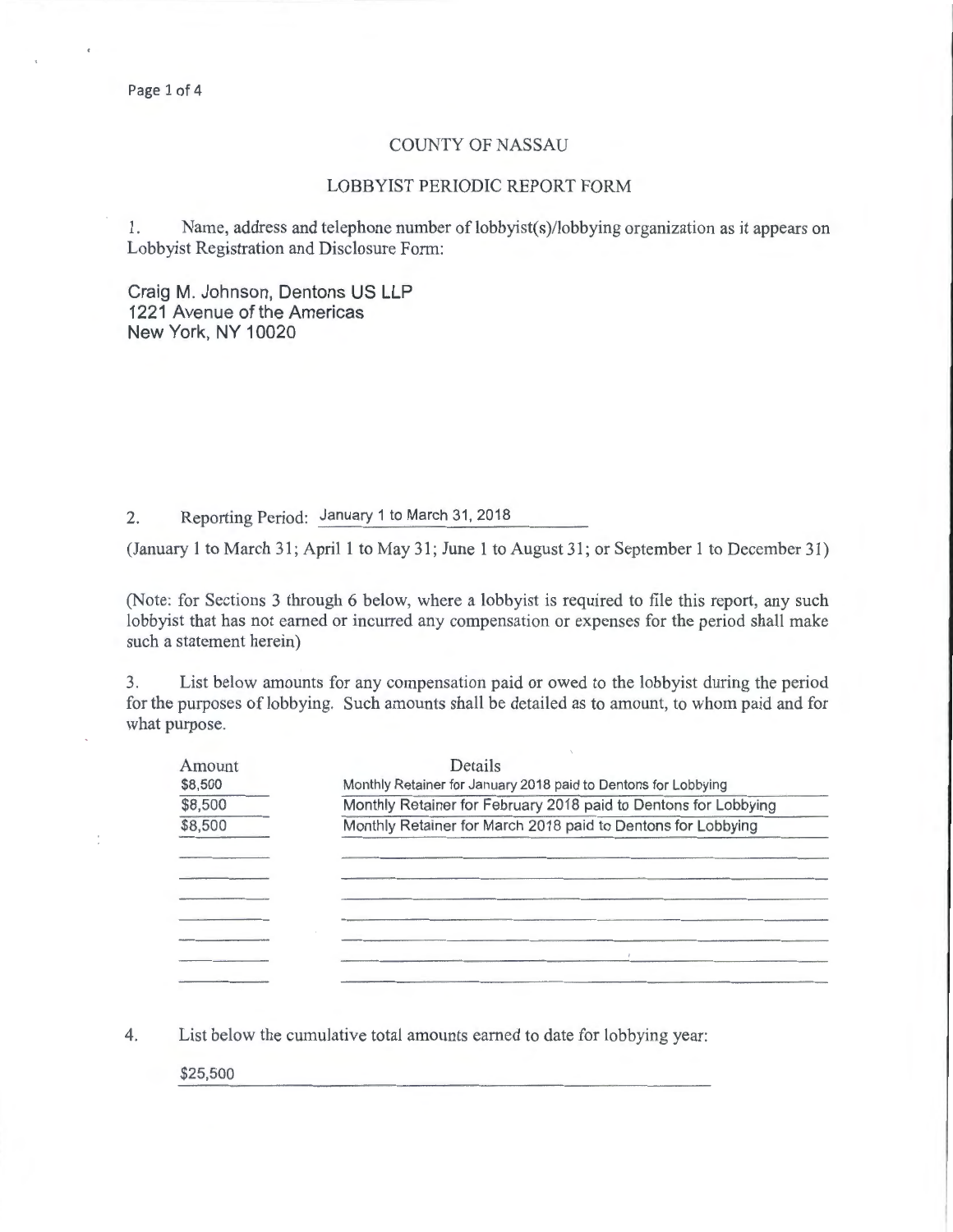Page 2 of 4

5. List below amounts for any expenses expended or incurred by the lobbyist during the period for the purposes of lobbying. Such amounts shall be detailed as to amount, to whom paid and for what purpose.

| Amount<br>\$0.00 | Details |  |
|------------------|---------|--|
|                  |         |  |
|                  |         |  |
|                  |         |  |
|                  |         |  |
|                  |         |  |

6. List below the cumulative total amounts expended to date for lobbying year:

\$0.00

(In lieu of completing 7 through 10 below, you may attach a copy of your Lobbyist Registration and Disclosure Form, provided the information has not changed.)

7. List whether and where the lobbyist(s)/lobbying organization is registered as a lobbyist (e.g. Nassau County, New York State):

See attached 2018 Lobbyist Registration and Disclosure Form

8. Name, address and telephone number of client(s) by whom, or on whose behalf, the lobbyist is retained, employed or designated.

See attached 2018 Lobbyist Registration and Disclosure Form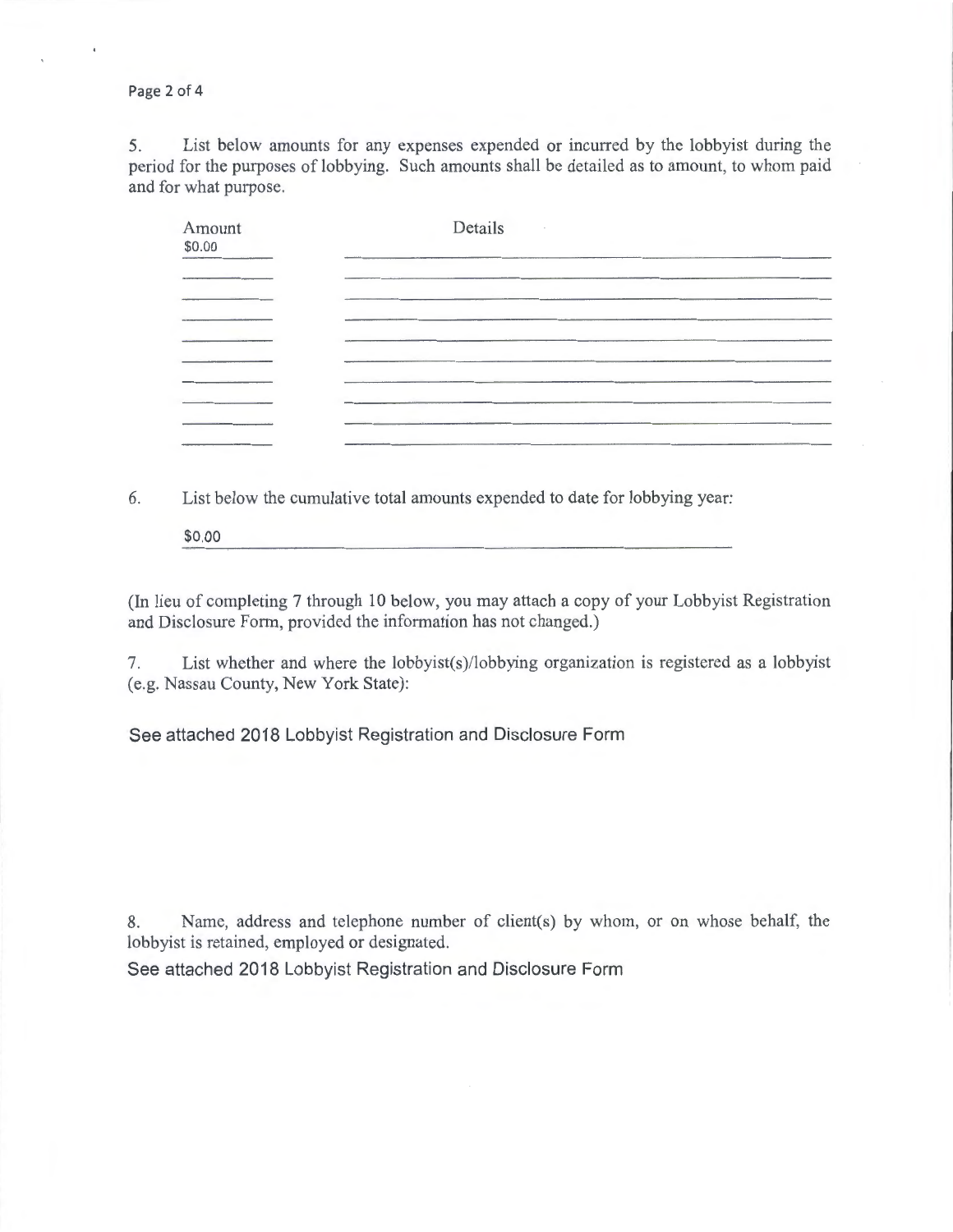Page 3 of 4

 $\epsilon$ 

 $\ddot{\phantom{a}}$ 

9. Describe lobbying activity conducted, or to be conducted, in Nassau County, and identify client(s) for each activity listed, during the Reporting Period.

See attached 2018 Lobbyist Registration and Disclosure Form

10. The name of persons, organizations or governmental entities before whom the lobbyist has lobbied during the period.

See attached 2018 Lobbyist Registration and Disclosure Form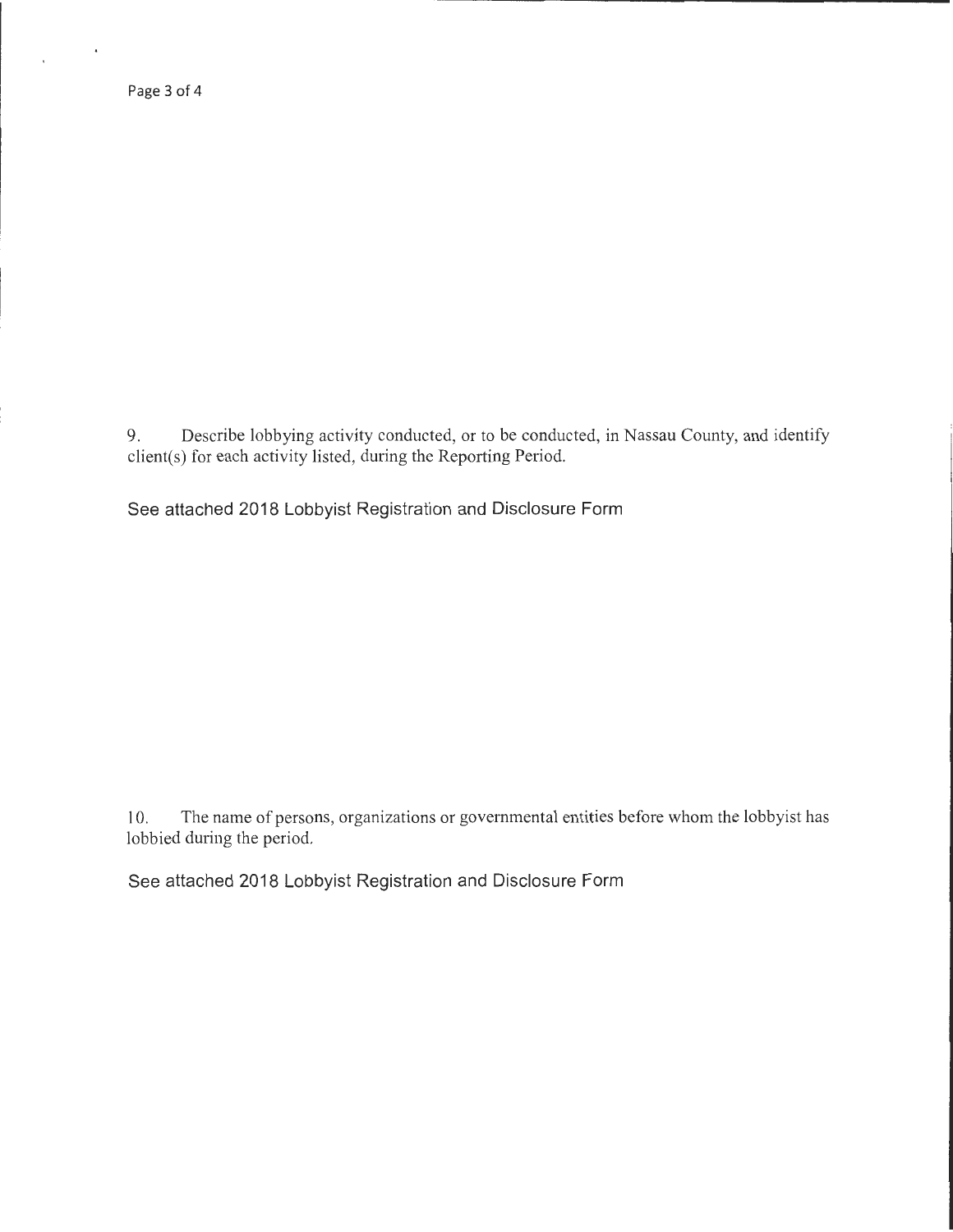I understand that copies of this form will be sent to the Nassau County Department of Information Technology ("IT") to be posted on the County's website.

I also understand that upon termination of retainer, employment or designation I must give written notice to the County Attorney within thirty (30) days of termination.

VERIFICATION: I certify that all statements made on this statement are true, correct and complete to the best of my knowledge and belief and I understand that the willful making of any false statement of material fact herein will subject me to the provisions of law relevant to the making and filing of false instruments and will render such statement null and void.

| Dated: | April 9, 2018 |  |  |
|--------|---------------|--|--|
|        |               |  |  |

Signed:

Print Name:

Title:

Craig M. Johnson Principal

| STATE OF NEW YORK |     |  |
|-------------------|-----|--|
| New York          | SS: |  |
| COUNTY OF NASSAU  |     |  |

Sworn to before me this  $\frac{9}{1}h$ 

Day of  $, 2019$ .

NOTARY PUBLI<mark>(</mark>  $W_{\text{W}}$ 

KRISTEN M. BEVSTEHNER NOTARY PUBLIC-STATE OF NEW YORK No. 02BE6313817 Qualified In New York County My Commission Expires October 20, 2018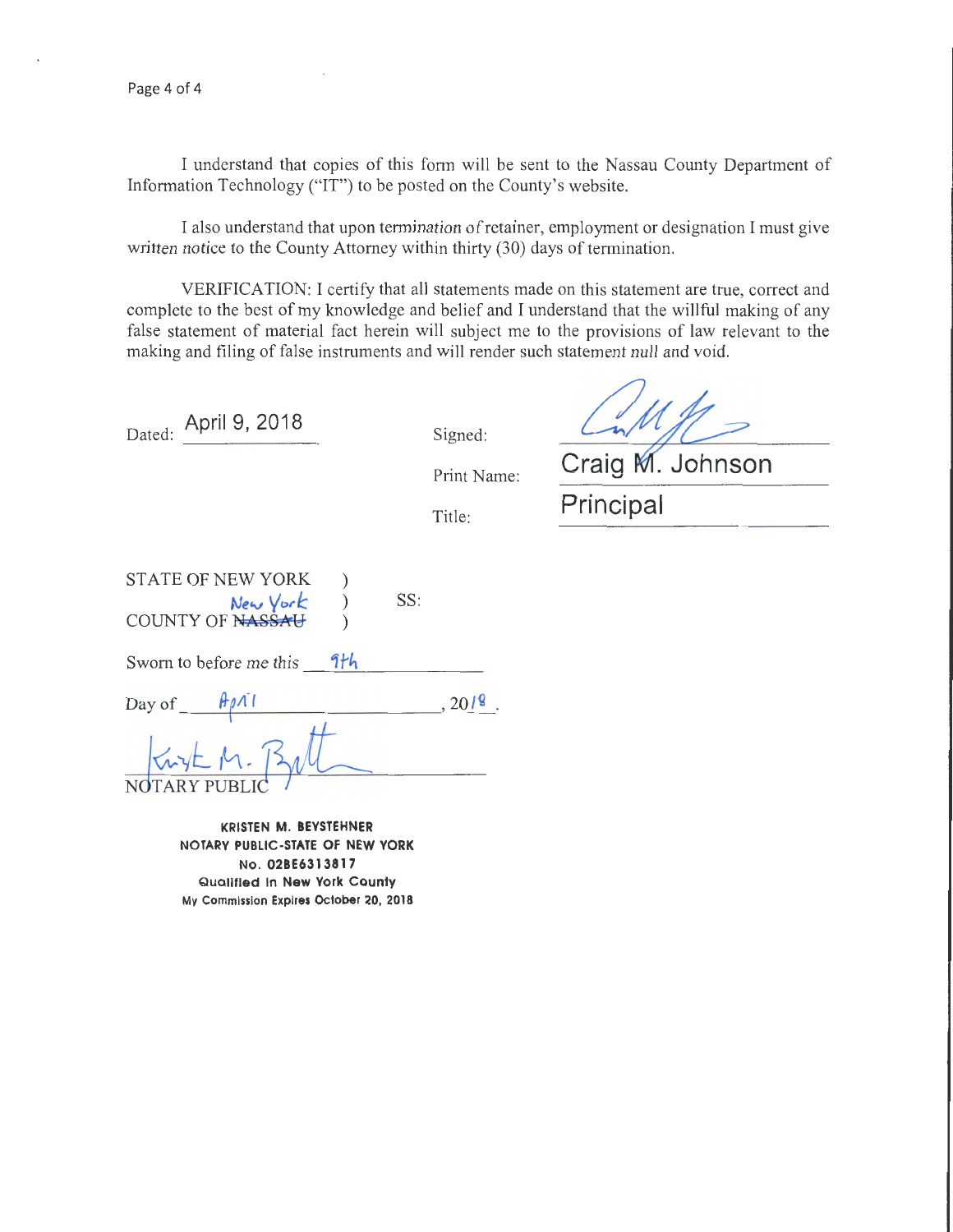Page 1 of 4



# COUNTY OF NASSAU

# LOBBYIST REGISTRATION AND DISCLOSURE FORM

I. Name, address and telephone number of lobbyist(s)/lobbying organization. The term "lobbyist'' means any and every person or organization retained, employed or designated by any client to influence- or promote a matter before- Nassau Connty. its agencies. boards, commissions. department heads. legislators or committees, including but not limited to the Open Space and Parks Advisory Committee and Planning Commission. Such matters include. but arc not limited to, requests for proposals, development or improvement of real property subject to County regulation, procurements. The term "lobbyist" does not include any officer, director, trustee, employee, counsel or agent of the County of Nassau, or State of New York, when discharging his or her official duties.

Craig M. Johnson Dentons US LLP 1221 Avenue of the Americas New York, NY 10020

2. List whether and where the person/organization is registered as a lobbyist (e.g .. Nassau County, New York State):

Craig M. Johnson is registered with New York State, New York City, Nassau County and Suffolk County

**3.** *Name.* **address and telephone number of client(s) by whom, or on whose behalf, the** lobbyist is retained, employed or designated: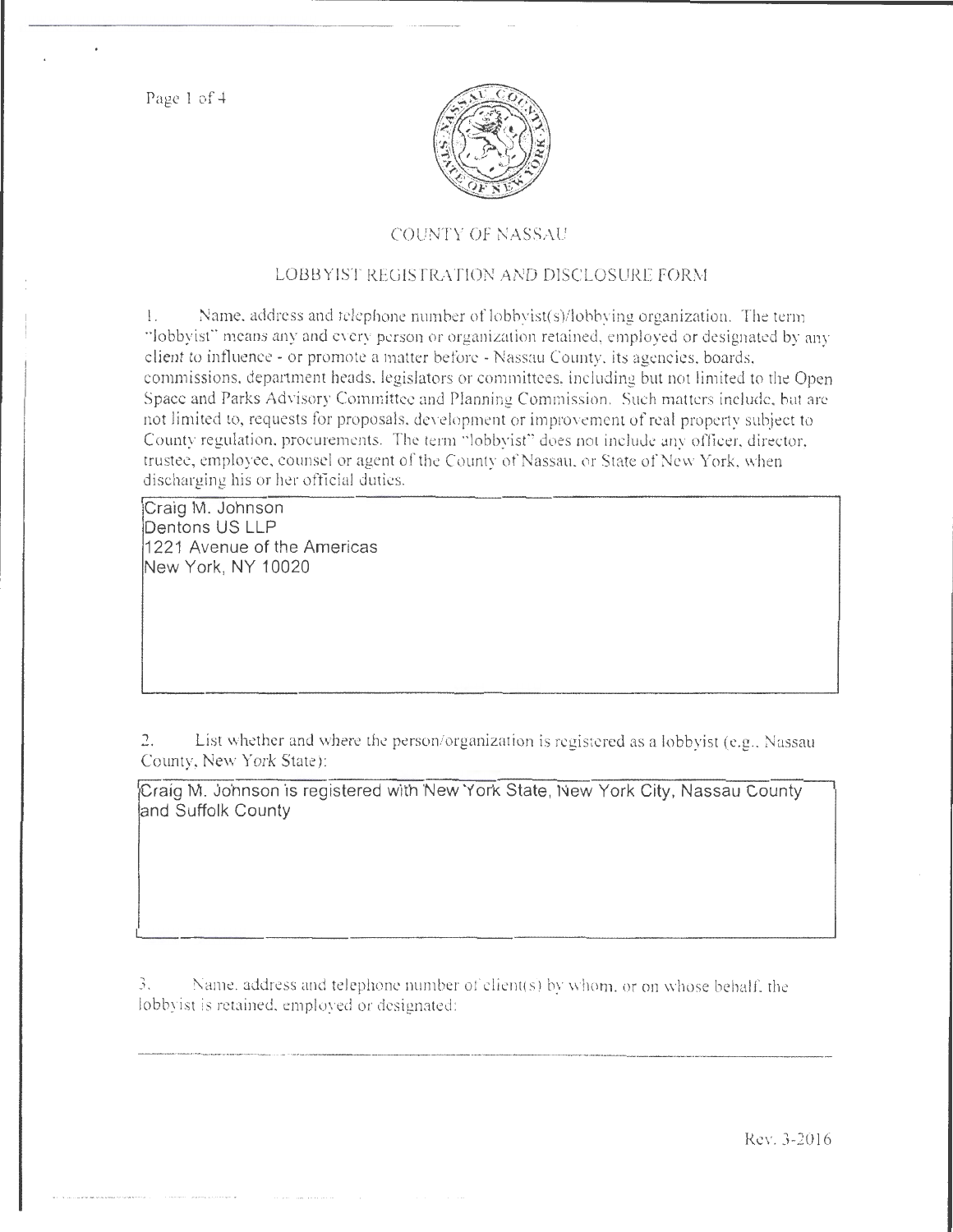Page 2 of 4

Uber Technologies, Inc. 1455 Market Street 4th Floor San Francisco, CA 94103 1415-986-2104

4. Describe lobbying activity conducted, or to be conducted, in Nassau County, and identify client(s) for each activity listed. See page 4 for a complete description of lobbying activities.

Meetings, conferences and communications related to or concerning for-hire vehicle industry, transportation industry and/or technology industry

5. The name of persons, organizations or governmental entities before whom the lobbyist expects to lobby:

Nassau County Executive, Nassau County Legislature, Nassau County TLC

Rev. 3-2016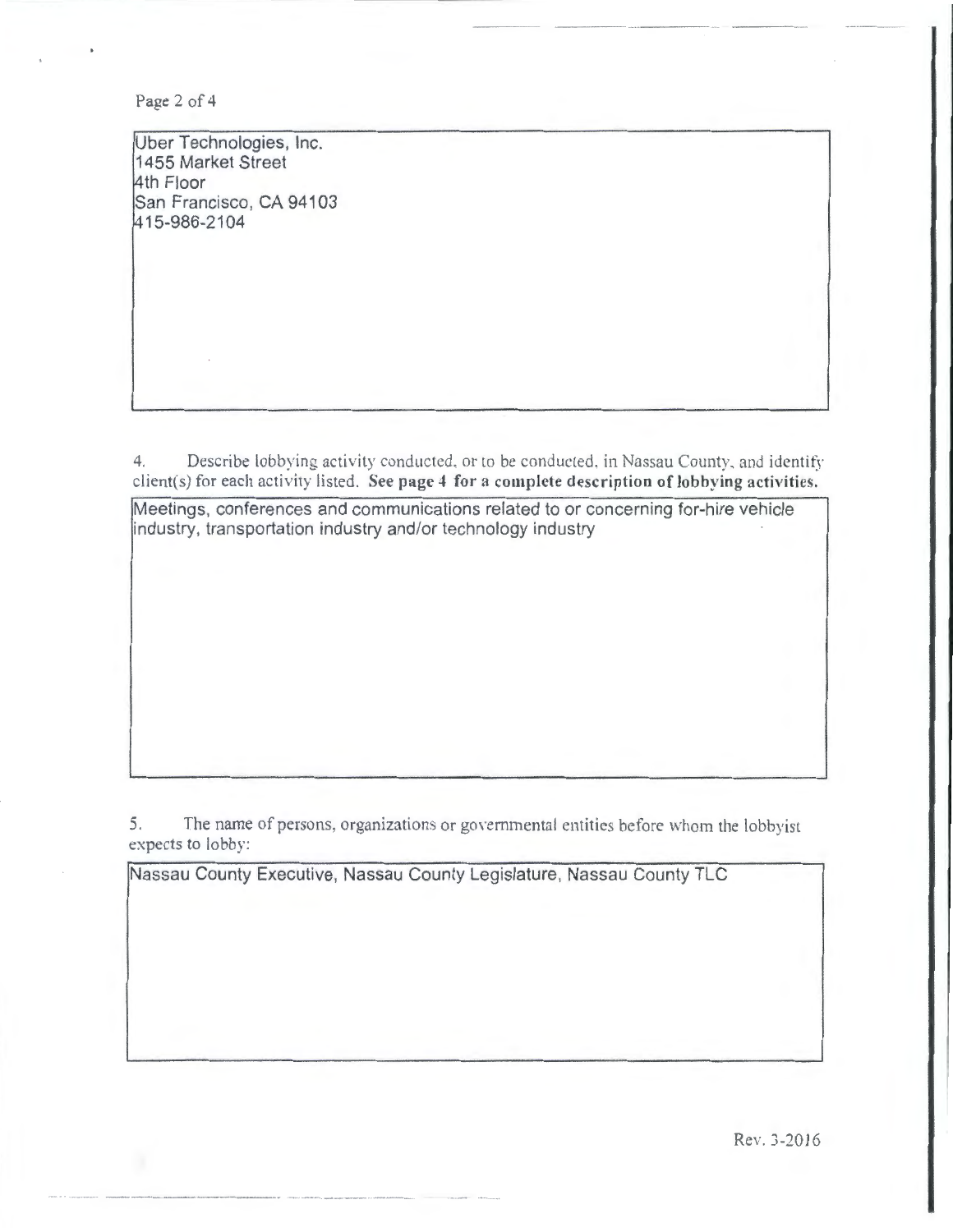#### Page 3 of 4

None

6. If such lobbyist is retained or employed pursuant to a written agreement of retainer or employment. you must attach a copy of such document; and if agreement of retainer or employment is oral, attach a written statement of the substance thereof. If the written agreement of retainer or employment does not contain a signed authorization from the client by whom you have been authorized to lobby, separately attach such a written authorization from the client.

7. Within the previous year, has the lobbyist/lobbying organization or any of its corporate officers pro ided campaign contributions pursuant to the New York State Election Law to the campaign committees of any of the following Nassau County elected officials or to the campaign committees of any candidates for any of the following Nassau Coumy elected offices: the County Executive, the County Clerk, the Comptroller, the District Attorney, or any County Legislator? If yes, to what campaign committee? If none, you must so state:

I understand that copies of this form will be sent to the Nassau County Department of

Information Technology ("IT") to be posted on the County's website.

I also tmderstand that upon termination of retainer, employment or designation I must give written notice to the County Attorney within thirty (30) days of termination.

VERIFICATION: The undersigned afftnns and so swears that he/she has read and understood the foregoing statements and they are, to his/her knowledge, true and accurate.

The undersigned further certifies and affirms that the contribution(s) to the campaign committees listed above were made freely and without duress, threat or any promise of a governmental benefit or in exchange for any benefit or remuneration.

Dated:  $12/13/17$  Signed:

Title:

Craig M. Johnson

Print Name:

Principal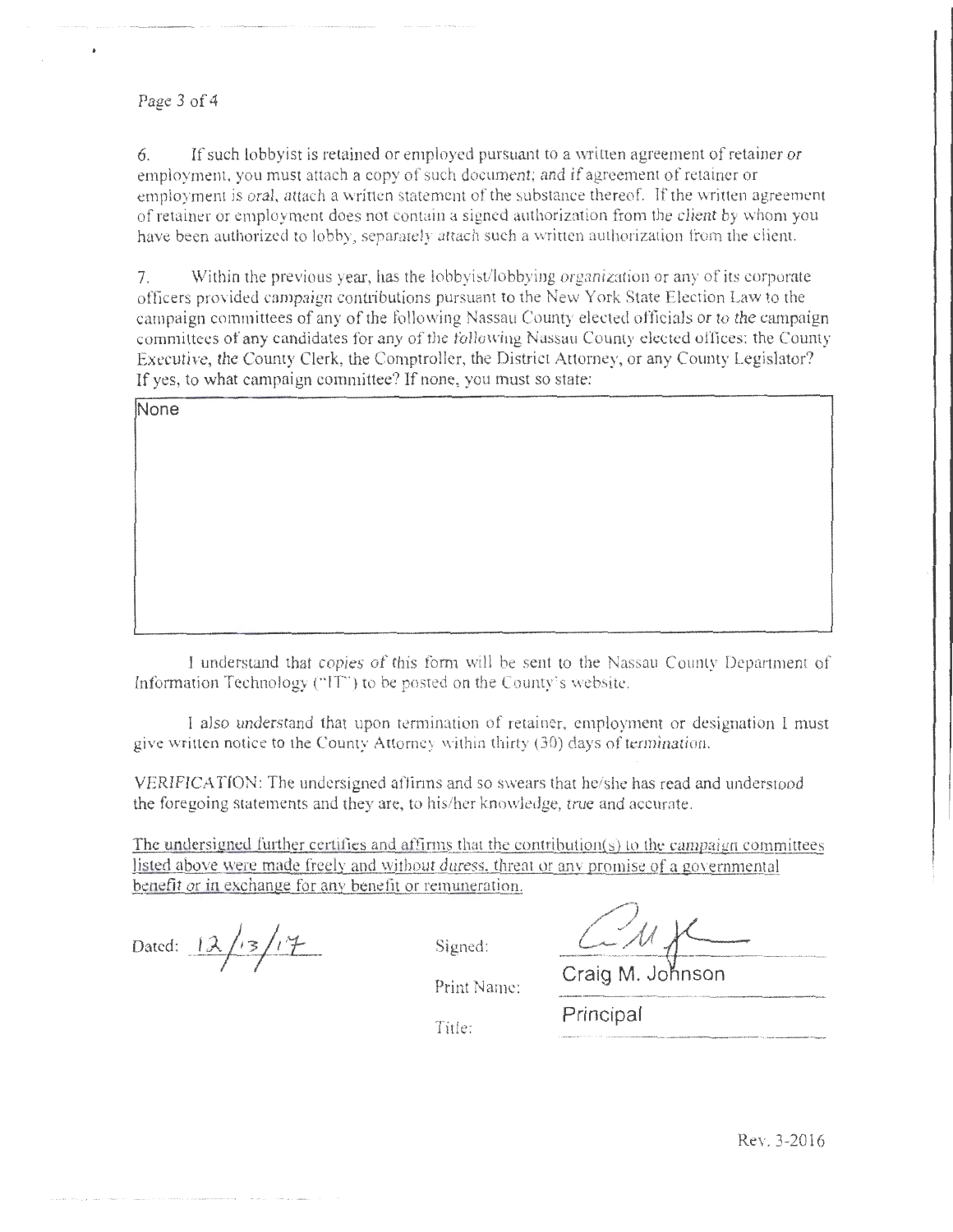#### Page 4 of 4

è

**The term lobbving shall mean any attempt to influence:** any determination made by the Nassau County Legislature, or any member thereof, with respect to the introduction, passage, defeat, or substance of any local legislation or resolution: any determination by the County Executive to support, oppose, approve or disapprove any local legislation or resolution, whether or not such legislation has been introduced in the Counry Legislature: any determination by an elected County official or an ofticer or employee of the County with respect to the procurement of goods, services or construction, including the preparation of contract specifications, including by not limited to the preparation of requests for proposals, or solicitation, award or administration of a contract or with respect to the solicitation, award or administration of a grant, loan, or agreement involving the disbursement of public monies; any determination made by the County Executive, County Legislature, or by the County of Nassau, its agencies, boards, commissions. department heads or committees, including but not limited to the Open Space and Parks Advisory Committee, the Planning Commission, with respect to the zoning, use, development or improvement of real property subject to County regulation, or any agencies, boards, commissions, department heads or committees with respect to requests for proposals. bidding, procurement or contracting for services for the County; any determination made by an elected county official or an officer or employee of the county with respect to the terms of the acquisition or disposition by the county of any interest in real property. with respect to a license or pem1it for the use of real property of or by the county. or with respect to a franchise. concession or revocable consent; the proposal, adoption, amendment or rejection by an agency of any rule having the force and effect of law; the decision to hold, timing or outcome of any rate making proceeding before an agency; the agenda or any determination of a board or commission; any determination regarding the calendaring or scope of any legislature oversight hearing; the issuance, repeal, modification or substance of a County Executive Order: or any determination made by an elected county official or an officer or employee of the county to support or oppose any state or federal legislation. rule or regulation. including any determination made to support or oppose that is contingent on any amendment of such legislation, rule or regulation, whether or not such legislation has been formally introduced and whether or not such rule or regulation has been formally proposed.

----·-------------------------------------.

The term "lobbying" or "lobbying activities" does not include: Persons engaged in drafting legislation, rules. regulations or rates; persons advising clients and rendering opinions on proposed legislation, rules, regulations or rates, where such professional services are not otherwise connected with legislative or executive action on such legislation or administrative action on such rules, regulations or rates: newspapers and other periodicals and radio and television stations and owners and employees thereof. provided that their activities in connection with proposed legislation, rules, regulations or rates are limited to the publication or broadcast of news items. editorials or other comment, or paid advertisements: persons who participate as witnesses, attorneys or other representatives in public rule-making or rate-making proceedings of a County agency, with respect to all participation by such persons which is part of the public record thereof and all preparation by such persons for such participation; persons who attempt to influence a County agency in an adjudicatory proceeding, as defined by § 102 of the New York State Administrative Procedure Act.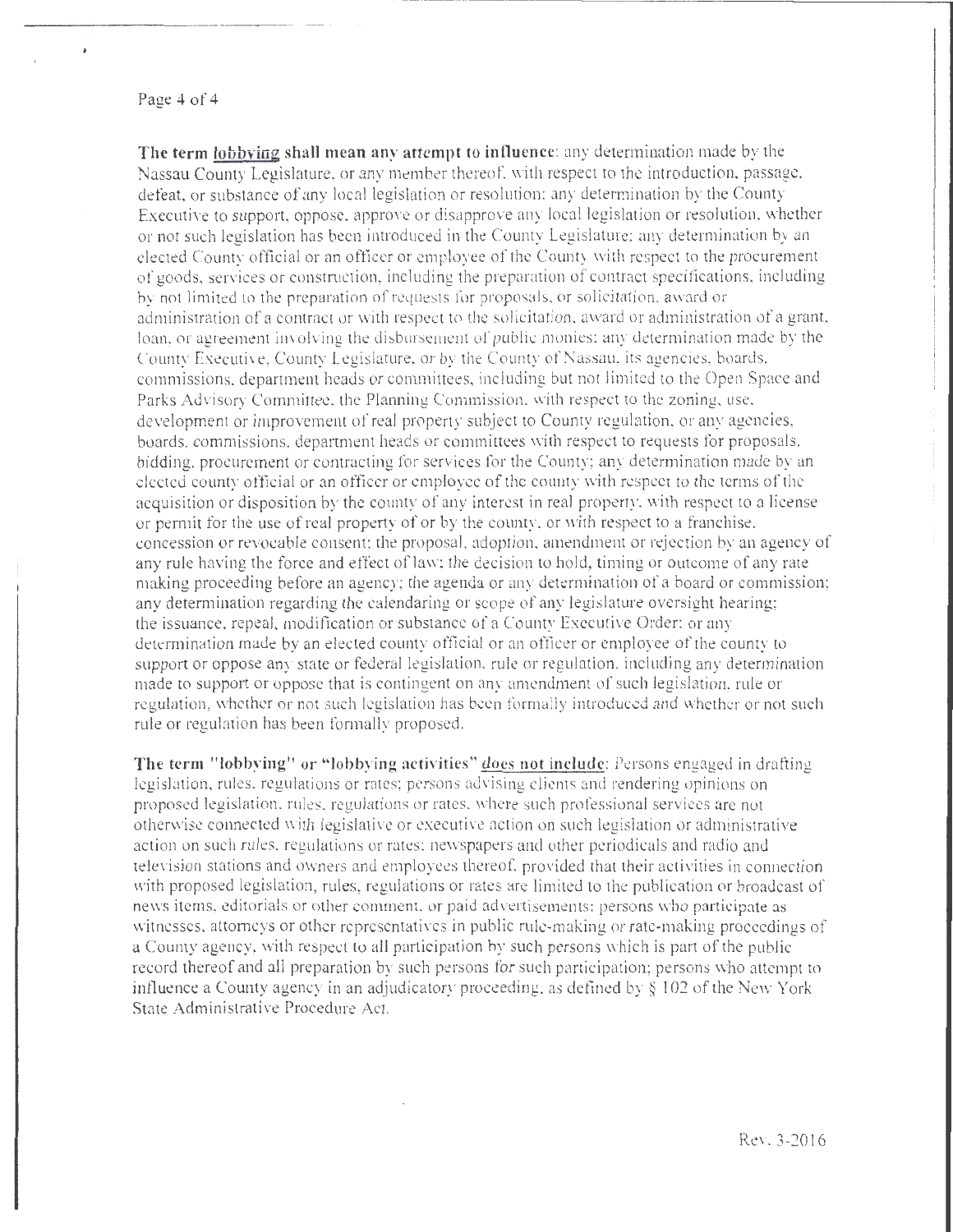

Craig M. Johnson Principal

craig.johnson@dentons.com D +1 212 905 8306

Dentons US LLP 1221 Avenue of the Americas New York, NY 10020-1089 United States

大成 Salans FMC SNR Denton McKenna Long dentons.com

July 5, 2017

Justin Kintz Uber Technologies. Inc. 1455 Market Street. 4th Floor San Francisco, CA 94103

Re: NY Government Affairs

Dear Mr. Kintz:

This letter will serve as an agreement whereby Dentons US LLP will continue to provide government affairs representation to Uber Technologies, Inc., commencing August 1, 2017, and continuing through and including June 30, 2018. Compensation shall be \$8,500 per month, plus reasonable expenses and disbursements. As such services may include "lobbying activity" under the State Lobbying Act, a copy of this letter will be filed with the Joint Commission on Public Ethics.

We look forward to continuing our representation on your behalf.

Very truly yours,

Dentons US\_LLP By:  $\frac{M}{C_{\text{raig M}}}\frac{M}{M}$ 

Accepted and Agreed:

By: Justin Kintz

Title: Head of Americas, Policy & Comms

Date: 07/13/17

10199144539-3